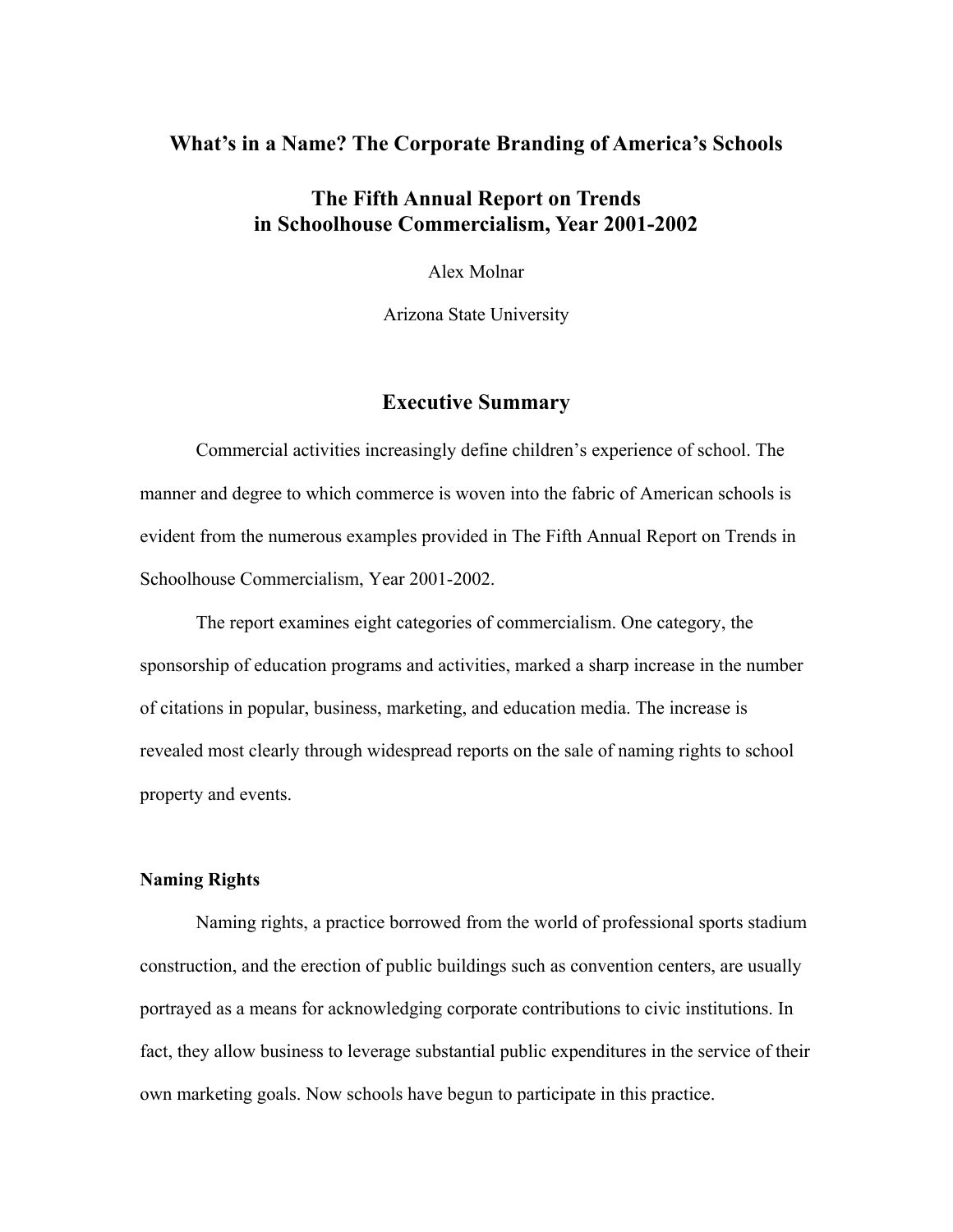One example is the Brooklawn, N.J., school district which sold the rights to name its new gymnasium to the town's only supermarket.

In addition to sponsorship of programs and activities, the report examines trends in seven other categories of commercialism:

• Exclusive agreements. **Example:** Schools look more critically at agreements granting soft drink companies, like Pepsi-Cola and Coca-Cola, exclusive distribution rights.

• Incentive programs that reward students with commercial products in achieving certain academic goals. **Example:** The Hartford, an insurance company in Hartford, Conn., rewarded 20 randomly chosen elementary students, who had perfect school attendance records, with a shopping spree at a local mall.

• Appropriation of public school space by commercial entities promoting their names, brands, logos, etc. **Example:** Confectioner Cadbury Schweppes distributed a halfmillion book covers to middle schools to market its Sour Patch Kids and Swedish Fish candies.

• Sponsorship of educational materials and curricula. **Example:** Lawry's Foods Inc. worked its name into the curriculum of a Los Angeles middle school by sponsoring a one-night, student-run restaurant.

• Electronic marketing targeted at schools and students. **Example:** In Point Breeze, Pa., NetworkNext signed 500 high schools to display "discreet" advertising messages from companies on free mobile computer equipment that would carry the advertising along with lecture content.

• Privatization. **Example:** For-profit school management firms like Edison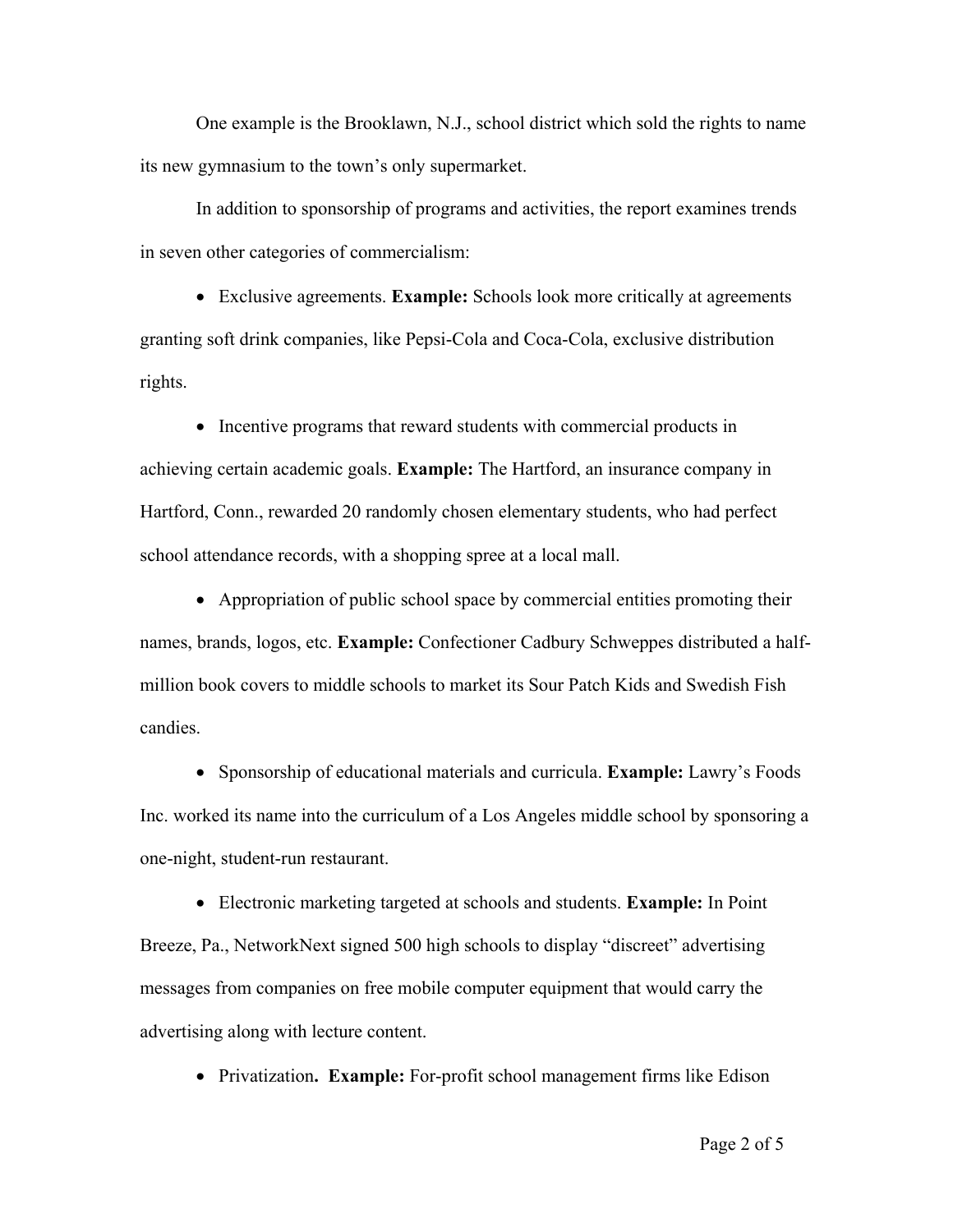Schools continue to produce questionable academic results, operating loses, and controversy.

• Fundraising. **Example:** General Mills' long-standing fundraising program donates money to schools based on the number of special box top coupons students turn in from the company's products—and extended the program now to reward schools that involve parents.

 For most of the last decade, media references to these eight forms of schoolhouse commercialism have been steadily rising. In 2000-2001 and 2001-2002, however, media citations in a number of categories have declined. Nevertheless, the number of citations found during 2001-2002 is greater than the number of citations recorded in 10 of the preceding 13 years studied.

#### **Messages Target Children**

Although critics face severe challenges, efforts to resist commercialism appear to be increasing. School boards, including Seattle, Los Angeles, and Madison, Wis., for example, have implemented limitations on commercial activities, banning exclusive agreements with soft drink companies, and in some cases, ordering the removal of, or limitations on, school advertising.

The most frequent source of citations involving schoolhouse commercialism is the popular press. Business and marketing press sources also yield a substantial number of the citations. The education press, however, appears to largely ignore commercial activity in education, as it has in previous years.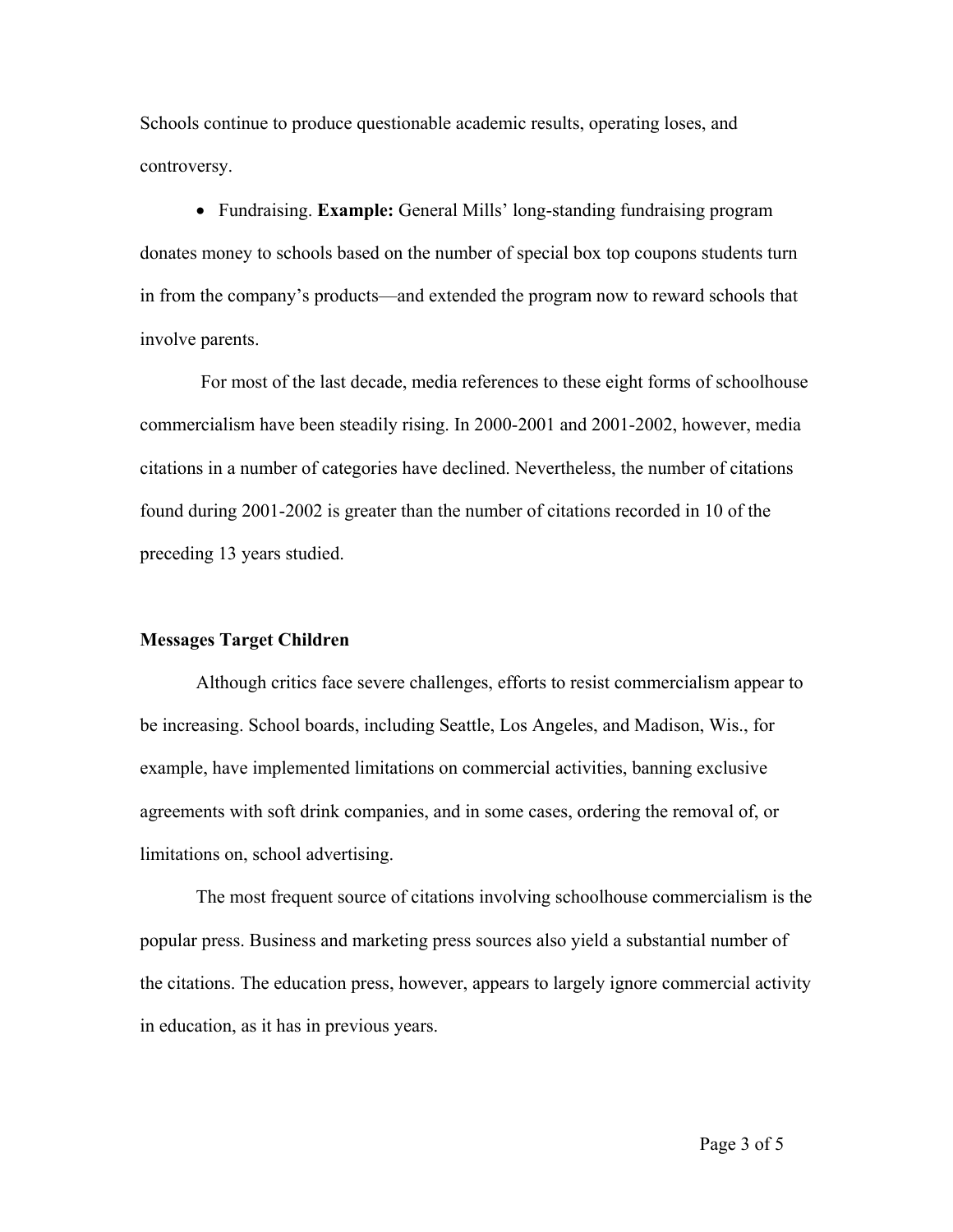Corporate curricula that promote distorted views of important issues do not teach critical thinking. Adding schools to the long list of public spaces that have been given over to the aesthetics and the principles of the marketplace seems certain to encourage the reduction of all issues to matters of buying and selling. The end result seems likely to be a society of pliant shoppers valued mostly for what they can buy rather than one of independent thinkers who can build and maintain a democracy.

#### **Paying a Price for Commercialism**

Consider the Brooklawn, N.J., school district that sold the rights to name its new gymnasium to the town's ShopRite supermarket. Schools Superintendent John Kellmayer acknowledged that selling a school's naming rights represented "the privatization of public responsibility." "We'll be the first school district to be branded with a corporate logo. You hope children can become sophisticated enough to deal with it," he said.

Yet such "sophistication" may have its price, report author Professor Alex Molnar warns. "We might just as well say that we hope our children become cynical enough to dismiss such adult behavior with a wink and a nod. At a time when adults talk at length about the need to teach virtue and character in the schools, incidents such as these teach children about what adults actually mean by 'virtue' and 'character'."

#### **Author Information**

Alex Molnar is a professor of Education Policy Studies and director of the Education Policy Studies Laboratory at Arizona State University. Research assistance